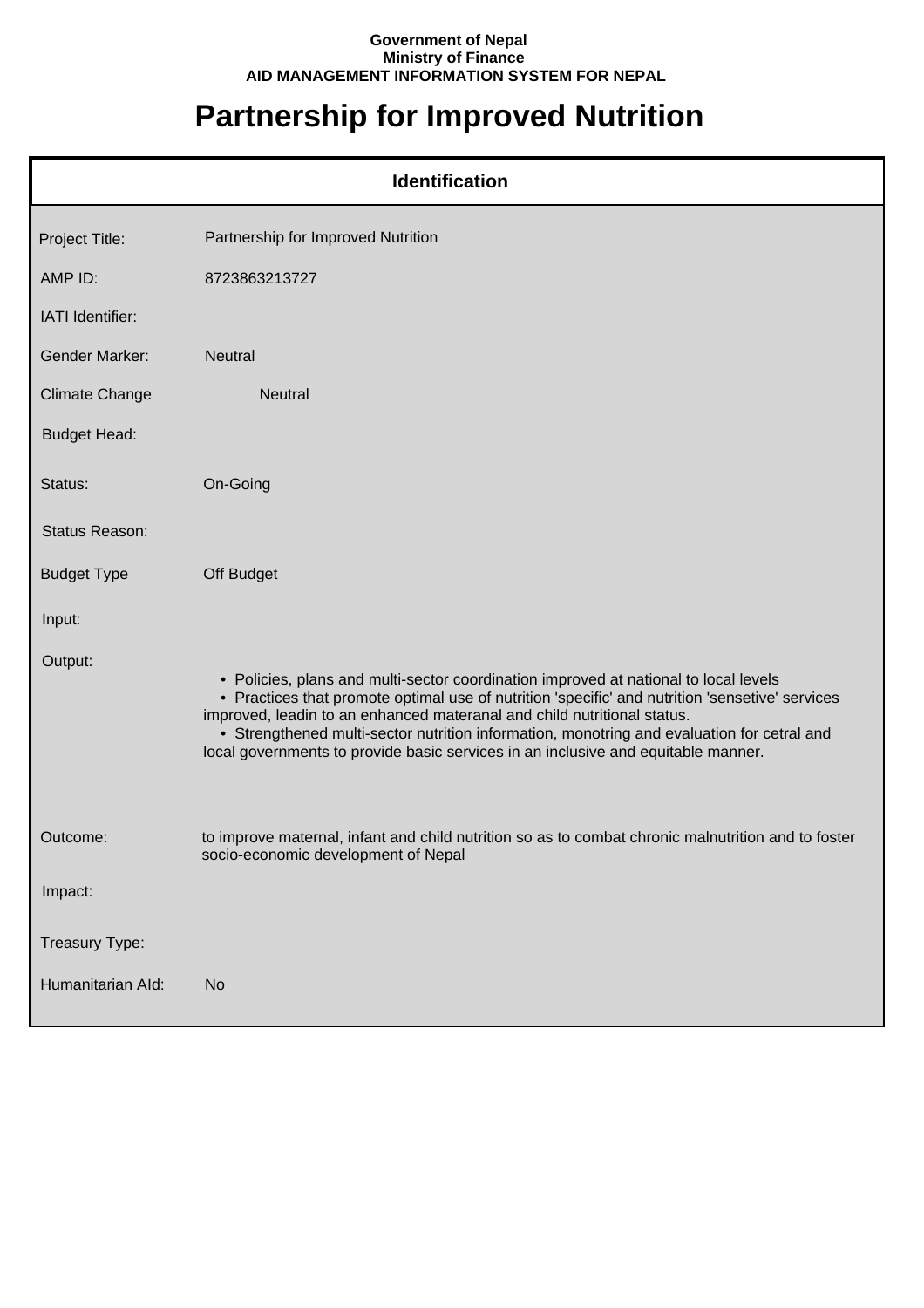| Location     |            |  |
|--------------|------------|--|
| Location     | Percentage |  |
| <b>NEPAL</b> | 100.0%     |  |

| <b>National Plan</b>                                                                    |            |  |
|-----------------------------------------------------------------------------------------|------------|--|
| Program                                                                                 | Percentage |  |
| [Health and Nutrition ] [Social Development Policy ] [National Development Plan (NDP) ] | 100.0%     |  |

| <b>Sector</b>                                   |            |
|-------------------------------------------------|------------|
| Sector                                          | Percentage |
| Nepal Sector Classification LOCAL DEVELOPMENT 0 | 100.0%     |

| <b>Implementing/Executing Agency</b>                      |        |  |
|-----------------------------------------------------------|--------|--|
| <b>Implementing Agency</b>                                |        |  |
| Ministry of Federal Affairs and General Administration    | 17.0%  |  |
| Ministry of Education, Science and Technology             | 17.0%  |  |
| Ministry of Agriculture, Land Management and Cooperatives | 16.0%  |  |
| Ministry of Urban Development                             | 17.0%  |  |
| Ministry of Health and Population                         | 17.0%  |  |
| Ministry of Women, Children and Senior Citizen            | 16.0%  |  |
| <b>Executing Agency</b>                                   |        |  |
| National Planning Commission Secretariat                  | 100.0% |  |
| <b>Responsible Organization</b>                           |        |  |
| Ministry of Federal Affairs and General Administration    | 100.0% |  |
| Donor                                                     |        |  |
| <b>United Nations Children's Fund</b>                     | 0.0%   |  |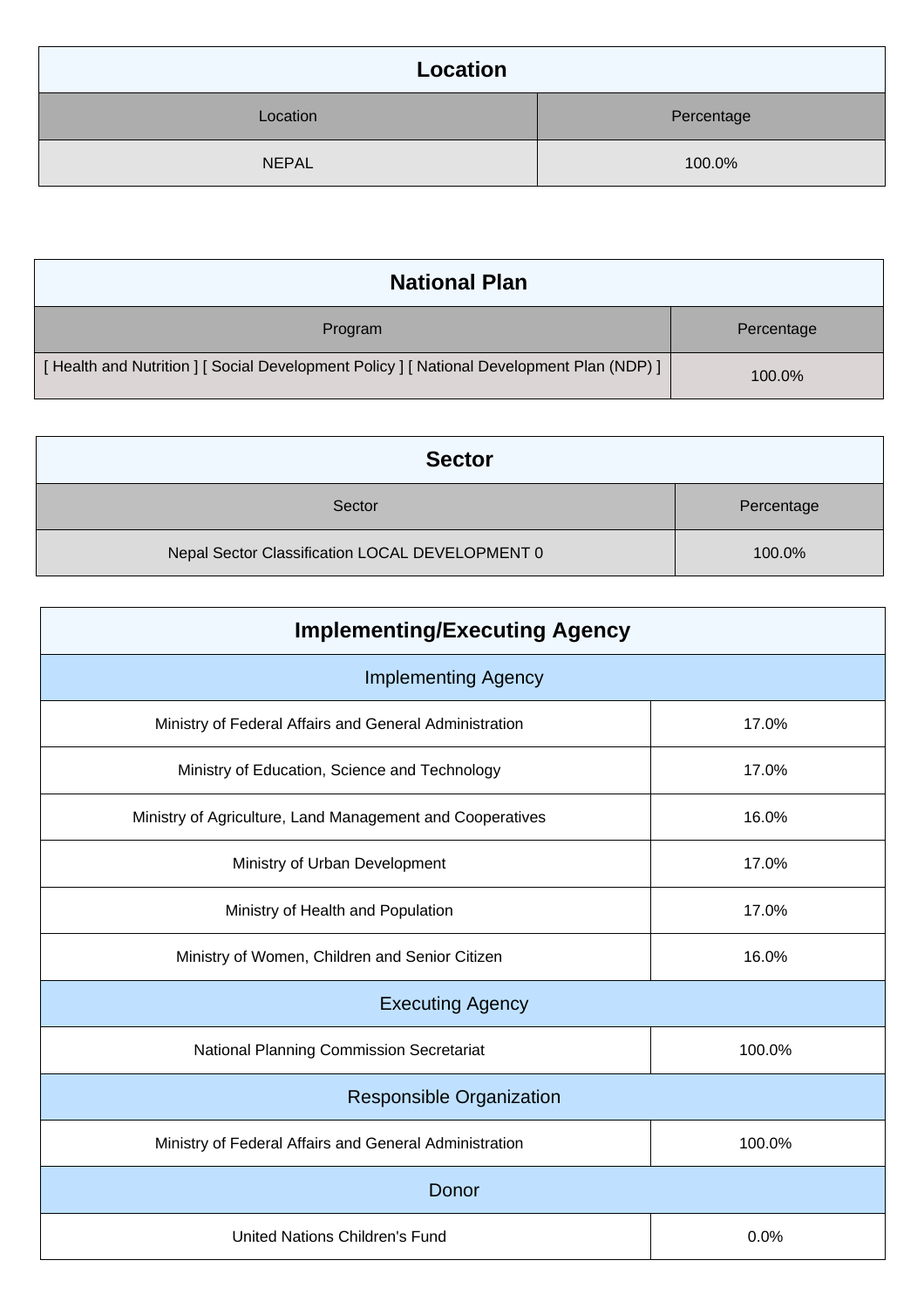European Union **Districts CONS CONS CONS CONS CONS CONS CONS CONS CONS** 

| <b>Funding</b>      |                                                |                            |                                       |              |                     |
|---------------------|------------------------------------------------|----------------------------|---------------------------------------|--------------|---------------------|
| Transaction<br>Date | Type of<br>Assistance                          | Mode of<br>Payment         | Post Earthquake<br>Assistance         | Commitment   | <b>Disbursement</b> |
|                     |                                                |                            | <b>European Union</b>                 |              |                     |
|                     |                                                |                            | <b>Actual</b>                         |              |                     |
| 12/30/2015          | <b>Grant Aid</b>                               | <b>Direct Payment</b>      |                                       | 24,094,400   | 6,858,758           |
| 5/19/2017           | <b>Grant Aid</b>                               | <b>Direct Payment</b>      |                                       | 12,119       | Ю                   |
| 7/25/2017           | <b>Grant Aid</b>                               | <b>Direct Payment</b>      |                                       | 0            | 5,683,229           |
| 4/13/2018           | <b>Grant Aid</b>                               | <b>Direct Payment</b>      |                                       | Ю            | 6,710               |
| 5/2/2018            | <b>Grant Aid</b>                               | <b>Direct Payment</b>      |                                       | 0            | 5,893,520           |
| 7/4/2018            | <b>Grant Aid</b>                               | <b>Direct Payment</b>      |                                       | Ю            | 6,352               |
| 7/9/2018            | <b>Grant Aid</b>                               | <b>Direct Payment</b>      |                                       | 0            | 6,384               |
| 2/19/2019           | <b>Grant Aid</b>                               | <b>Direct Payment</b>      |                                       | Ю            | 14, 132             |
| 6/19/2019           | <b>Grant Aid</b>                               | <b>Direct Payment</b>      |                                       | 0            | 5,458,301           |
| 2/18/2021           | <b>Grant Aid</b>                               | <b>Direct Payment</b>      |                                       | 74,846       | Ю                   |
| 2/25/2021           | Grant Aid                                      | Direct Payment             |                                       | O            | 29,938              |
| 11/29/2021          | <b>Grant Aid</b>                               | <b>Direct Payment</b>      |                                       | Ю            | 1,464,561           |
| <b>Total</b>        |                                                | 24, 181, 364               | 25,421,879                            |              |                     |
|                     |                                                | Total (European Union)     |                                       | 24, 181, 364 | 25,421,879          |
|                     |                                                |                            | <b>United Nations Children's Fund</b> |              |                     |
| <b>Actual</b>       |                                                |                            |                                       |              |                     |
| 6/30/2021           | <b>Technical</b><br>Assistance<br>(Standalone) | Commodity                  | N <sub>o</sub>                        | 0            | 11,622              |
| 3/23/2020           | Technical<br>Assistance<br>(Standalone)        | Cash                       | No                                    | 130,296      | 0                   |
| 6/30/2021           | <b>Technical</b><br>Assistance<br>(Standalone) | <b>Direct Payment</b>      | No                                    | 0            | 185,621             |
|                     |                                                | <b>UNDISBURSED BALANCE</b> |                                       |              | $-1,307,462$        |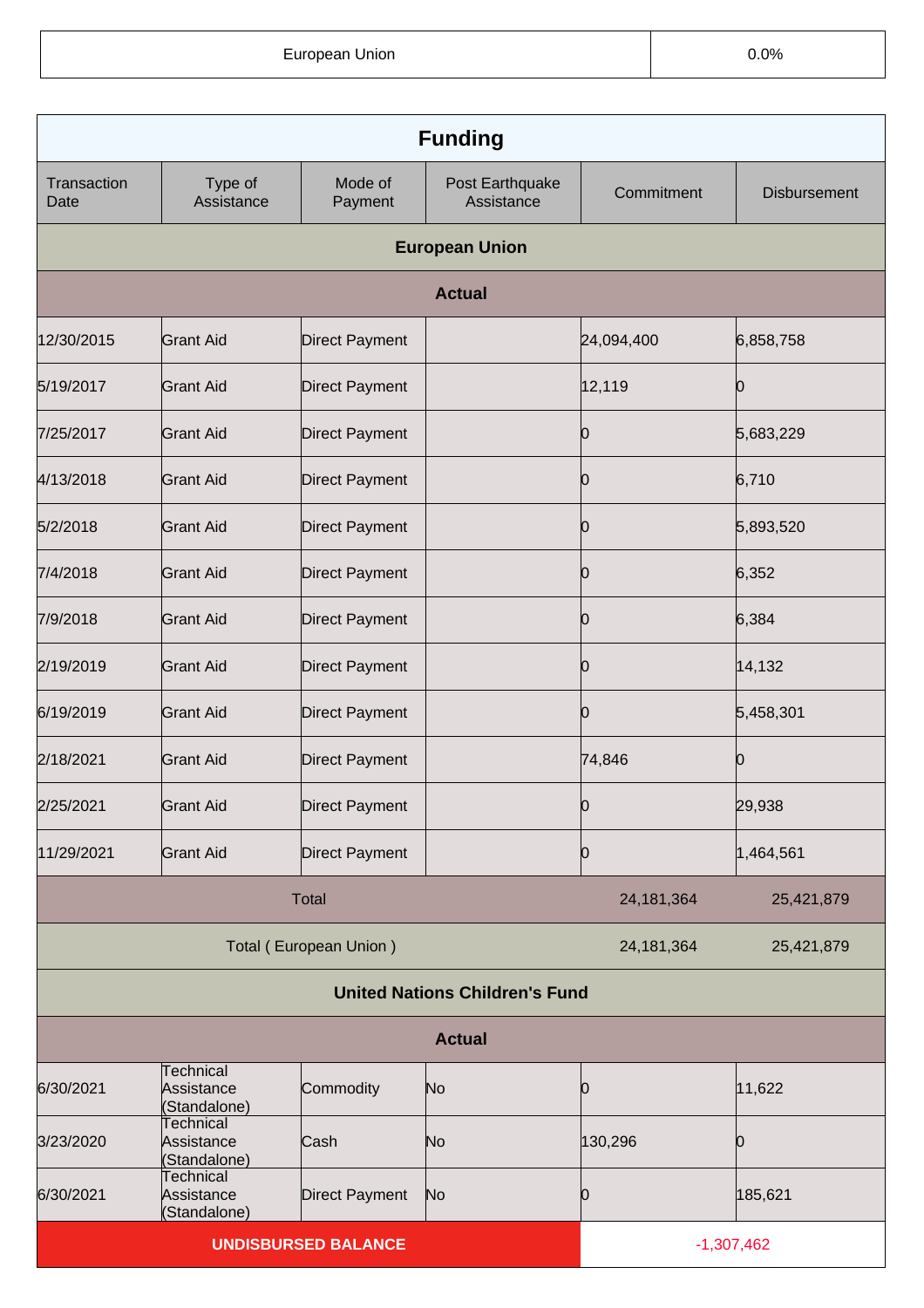| Transaction<br>Date | Type of<br>Assistance                          | Mode of<br>Payment                     | Post Earthquake<br>Assistance | Commitment   | <b>Disbursement</b> |
|---------------------|------------------------------------------------|----------------------------------------|-------------------------------|--------------|---------------------|
| 5/1/2020            | <b>Technical</b><br>Assistance<br>(Standalone) | Cash                                   | No                            | 0            | 18,020              |
| 6/30/2021           | <b>Technical</b><br>Assistance<br>(Standalone) | Cash                                   | No                            | 0            | 30,032              |
| 12/16/2015          | <b>Grant Aid</b>                               | Cash                                   | No                            | 6,264,300    | Ю                   |
| 1/1/2018            | <b>Grant Aid</b>                               | Cash                                   | No                            | 13,358,285   | Ю                   |
| 6/30/2019           | <b>Grant Aid</b>                               | Cash                                   | No                            | 6,528,663    | 6,528,663           |
| 6/30/2020           | <b>Grant Aid</b>                               | Cash                                   | No                            | 892,670      | 892,670             |
| 2/25/2021           | <b>Grant Aid</b>                               | Cash                                   | No                            | 0            | 29,938              |
| 4/1/2020            | <b>Technical</b><br>Assistance<br>(Standalone) | Commodity                              | No                            | 22,947       | Ŋ                   |
| 7/1/2020            | Technical<br>Assistance<br>(Standalone)        | Commodity                              | No                            | 0            | 22,947              |
| 6/30/2021           | <b>Technical</b><br>Assistance<br>(Standalone) | Commodity                              | No                            | 0            | 267,389             |
| 6/30/2021           | <b>Technical</b><br>Assistance<br>(Standalone) | Cash                                   | No                            | Ю            | 32,882              |
|                     |                                                | <b>Total</b>                           |                               | 27, 197, 161 | 8,019,784           |
|                     |                                                | Total (United Nations Children's Fund) |                               | 27, 197, 161 | 8,019,784           |
|                     |                                                | <b>UNDISBURSED BALANCE</b>             |                               | 17,936,862   |                     |

| <b>Progress Achieved</b>       |
|--------------------------------|
| Progress Achieved:             |
| Key Problems:                  |
| Steps Taken to Solve Problems: |